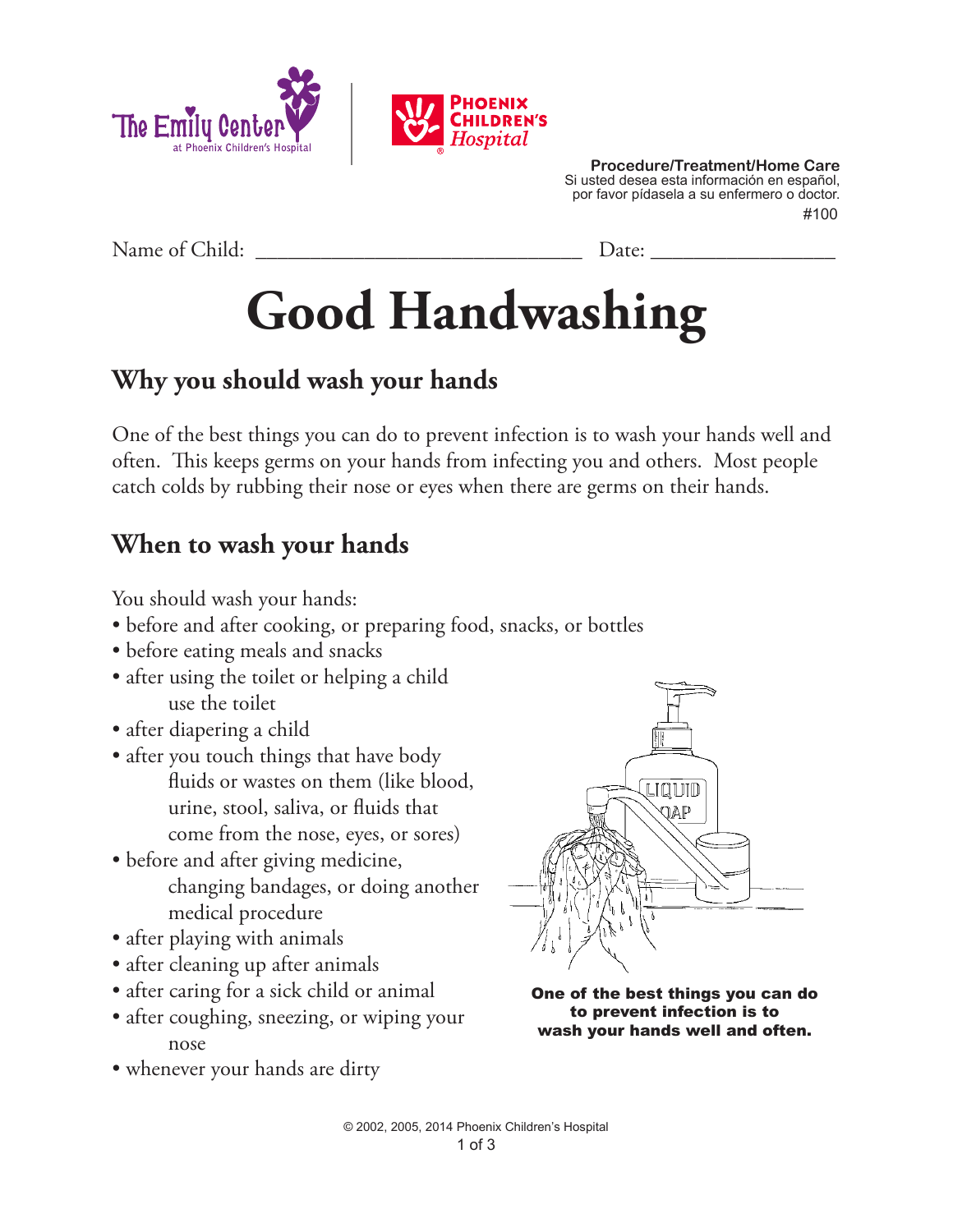Teach your child how to wash his or her hands. Remind young children to wash their hands. Check your child's hands before meals to make sure they have been washed well.

## **How to wash your hands**

#### **What you need:**

- $\Box$  Warm, running water
- $\Box$  Soap (liquid soap is better than bar soap, because germs can stay on the bar)
- $\Box$  Clean towel or dry paper towel
- $\Box$  Trash container for paper towels

#### **What to do:**

- 1. Take off your rings. Take off your watch, or move it up on your arm.
- 2. Turn on warm water. Keep the water running while you wash your hands.
- 3. Wet your hands.



The scrubbing with soap takes the germs off your hands.

- 4. Rub soap over your wet hands. Lather well. If you need it, add more soap.
- 5. Rub soap on all parts of your hands and above the wrists. Make sure you get soap around the nails and between the fingers. Scrub for 15 seconds. If you need very clean hands to do a procedure on a sick child, scrub your hands for 2 minutes. Do not rinse when you are soaping up. The scrubbing with soap takes the germs off your hands.
- 6. Rinse off all the soap. Let the water flow from above, toward your fingertips. Leave the water running.
- 7. If you used a bar of soap, rinse it off before you put it on a soap rack, so it can drain.
- 8. Dry your hands completely with a clean towel or a dry paper towel.